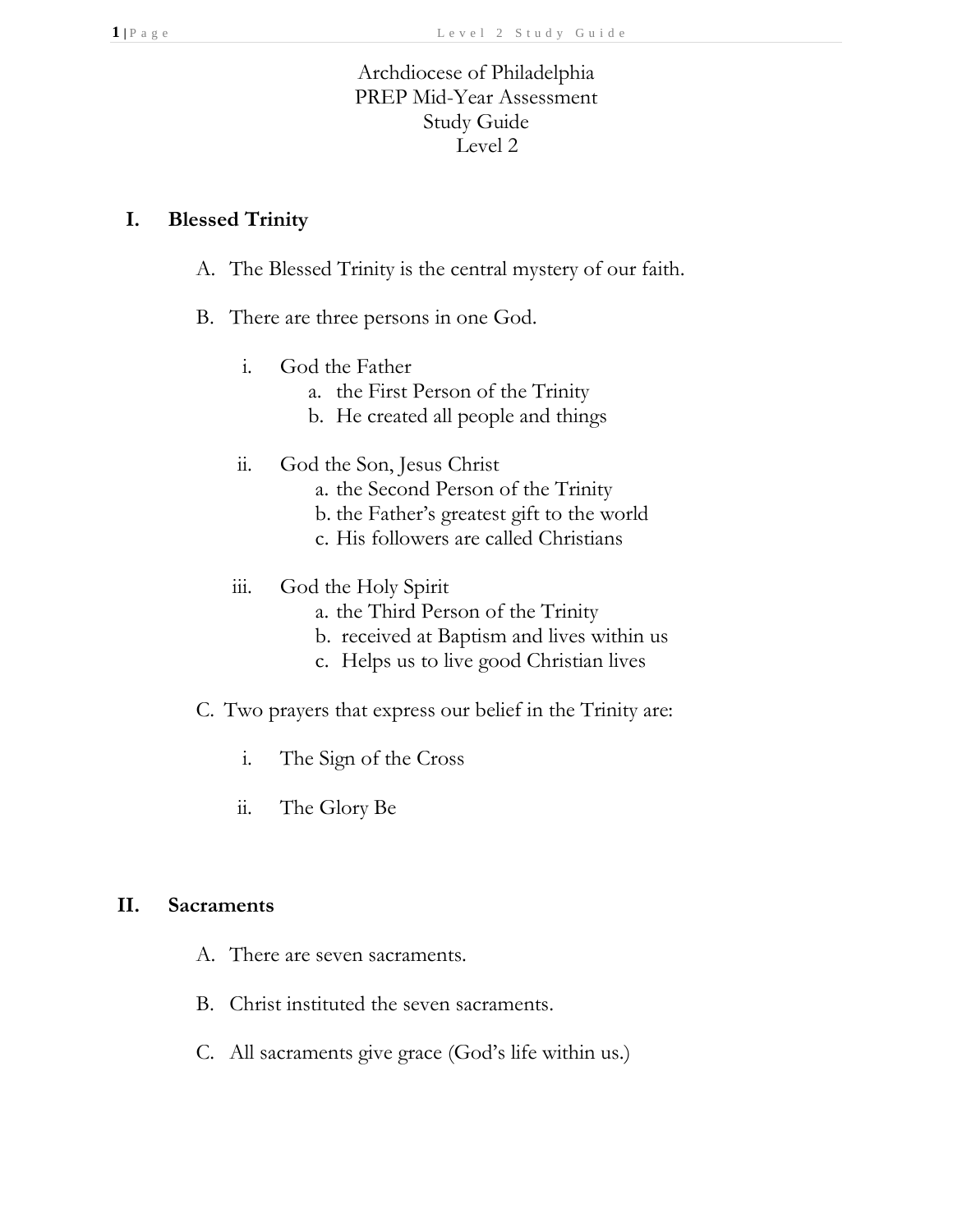- D. Baptism
	- i. Forgives original sin and all sin
	- ii. Makes us children of God
	- iii. The symbols of Baptism are:
		- a. water
		- b. oils
		- c. white garment
		- d. Candle
		- e. Sign of the cross
	- iv. The priest or deacon is the usual minister
- E. Confirmation
	- i. We receive the full outpouring of the Holy Spirit
	- ii. Leaves indelible mark on our soul
	- iii. The bishop is the ordinary minister
- F. Eucharist
	- i. Instituted by Jesus at the Last Supper
	- ii. Jesus took bread and wine and changed them into His Body and Blood
	- iii. The Mass
		- a. remembers the Last Supper
		- b. priest consecrates the bread and wine into Jesus' Body and Blood
- G. Penance and Reconciliation
	- i. Sacrament that forgives our sins; it is also called confession.
	- ii. Temptation is a thought which comes to our minds to say or do something wrong; or not to do what we should do.
	- iii. Sin is a deliberate choice to break God's laws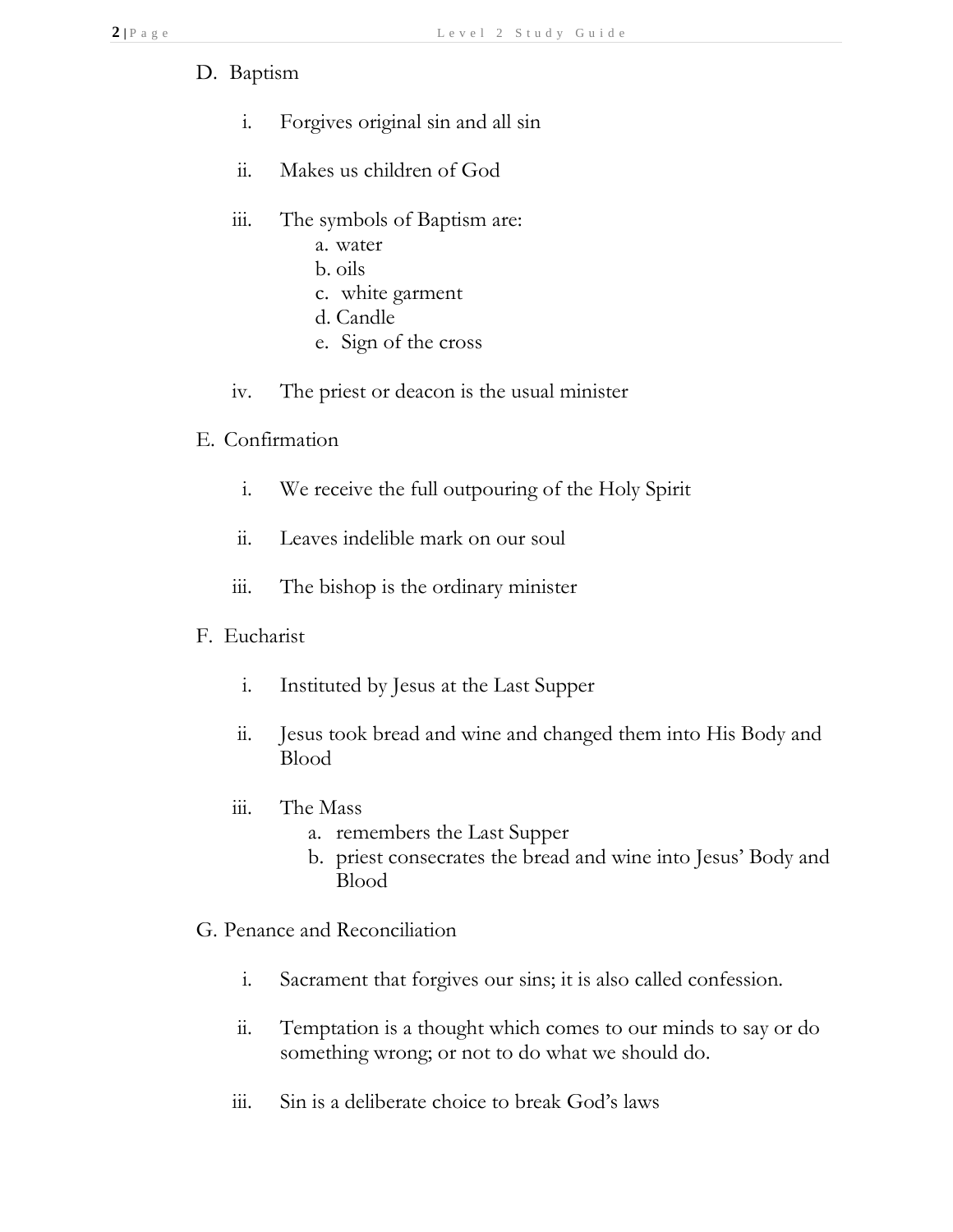- iv. There are two kinds of sin:
	- a. Mortal sin which is a grave sin
	- b. Venial sin is a less serious sin
- v. We confess our sins to a priest
- vi. We say the Act of Contrition to express sorrow for our sins
- vii. The priest absolves us from our sins

#### viii. Bible Stories of Forgiveness

- a. Zaccheus
- b. Peter
- c. The Good Thief
- H. Anointing of the Sick

If someone is sick or in the danger of death, the priest prays for their healing and anoints them with holy oil.

I. Sacrament of Marriage

Before God and the Church, a man and a woman promise to love, honor and be faithful to one another for a lifetime

# J. Holy Orders

- i. Men become deacons, priests or bishops
- ii. The ordinary minister is the bishop

#### **III. Prayer**

- A. Talking and listening to God
- B. A prayer of sorrow is the Act of Contrition

# **IV. Mary**

- A. Mother of God
- B. Our Mother and Model
- C. The rosary is a special prayer or devotion which honors Mary